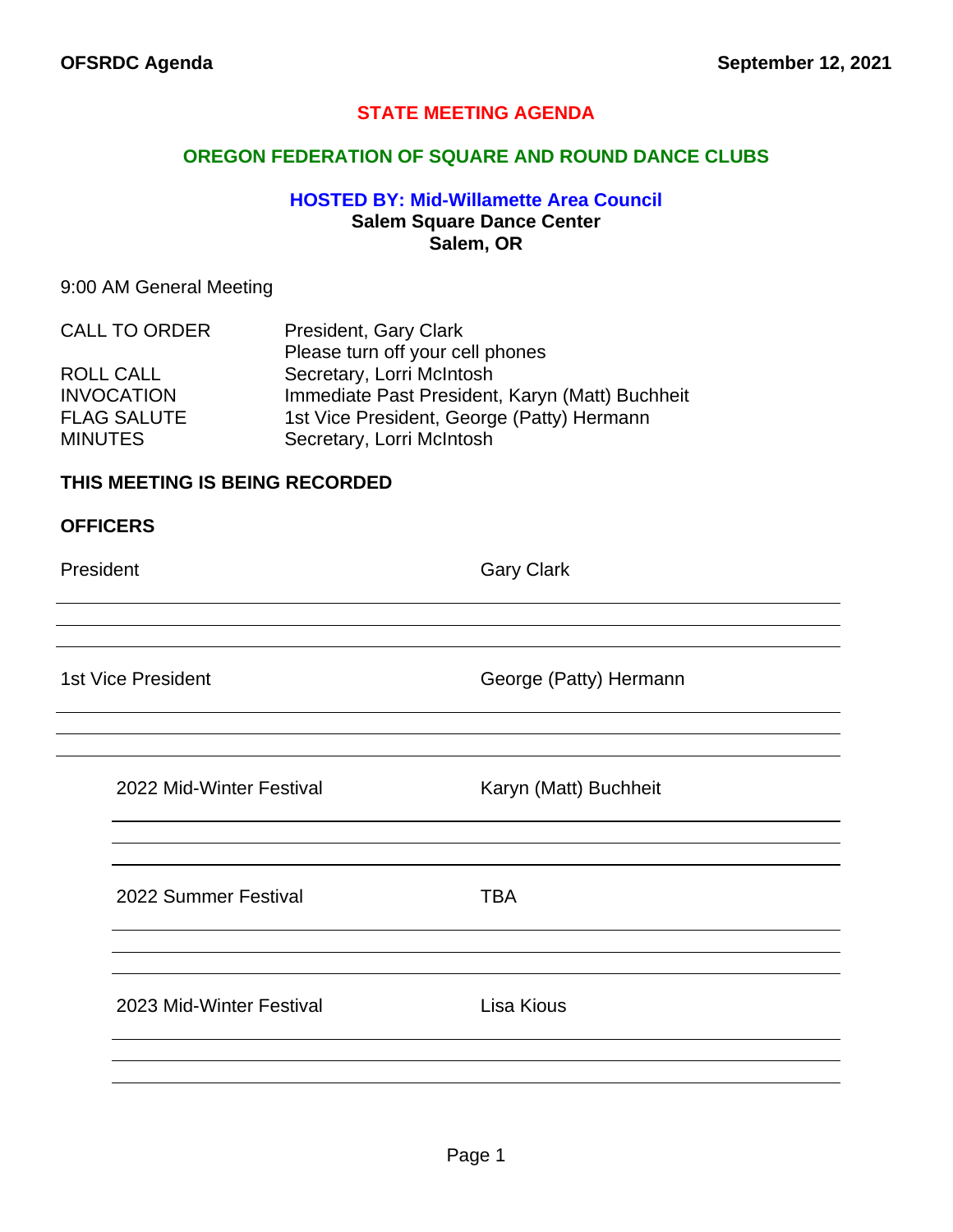|           | <b>Oregon Federation News</b> | Tim (Kathy) Roberts    |
|-----------|-------------------------------|------------------------|
|           |                               |                        |
|           | 2nd Vice President            | Tim Keck (Tami Helms)  |
|           |                               |                        |
| Secretary |                               | Lorri McIntosh         |
|           |                               |                        |
| Treasurer |                               | Marilyn (Ron) Schmit   |
|           |                               |                        |
|           | Membership                    | <b>Denny Fullerton</b> |
|           |                               |                        |
|           | Insurance                     | Marilyn (Ron) Schmit   |
|           |                               |                        |
|           | <b>Past President</b>         | Karyn (Matt) Buchheit  |
|           |                               |                        |
|           | <b>APPOINTED OFFICERS</b>     |                        |
|           | Parliamentatian               | Tim (Kathy) Roberts    |
|           |                               |                        |
|           | <b>Education/Publicity</b>    | Kathy (Tim) Roberts    |
|           |                               |                        |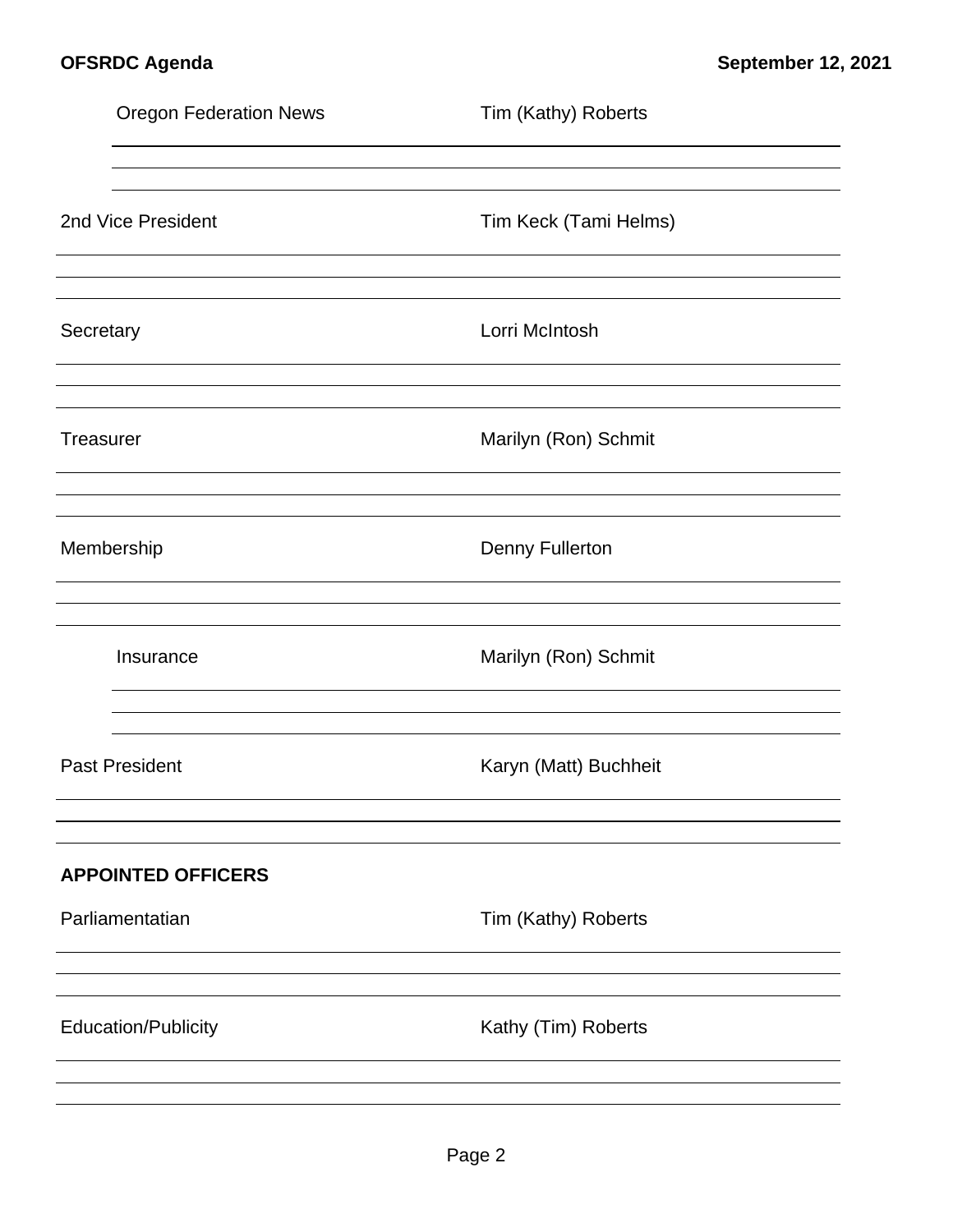| Historian                   | Marilyn (Ron) Schmit               |
|-----------------------------|------------------------------------|
| <b>COMMITTEE CHAIRS</b>     |                                    |
| Licensing                   | <b>Ralph Lambert</b>               |
| <b>Youth Activities</b>     | <b>Thomas Buchheit</b>             |
| <b>ORDTA</b>                | Tami Helms (Tim Keck)              |
| <b>Round Dance Sreening</b> | Tami Helms (Tim Keck)              |
| <b>Caller Liaison</b>       | <b>Terry Halley (Betty Chipps)</b> |
| Webmaster                   | Tim (Kathy) Roberts                |
| <b>State Fair</b>           | Marilyn (Ron) Schmit               |
| <b>Background Check</b>     | Tim (Kathy) Roberts                |
|                             |                                    |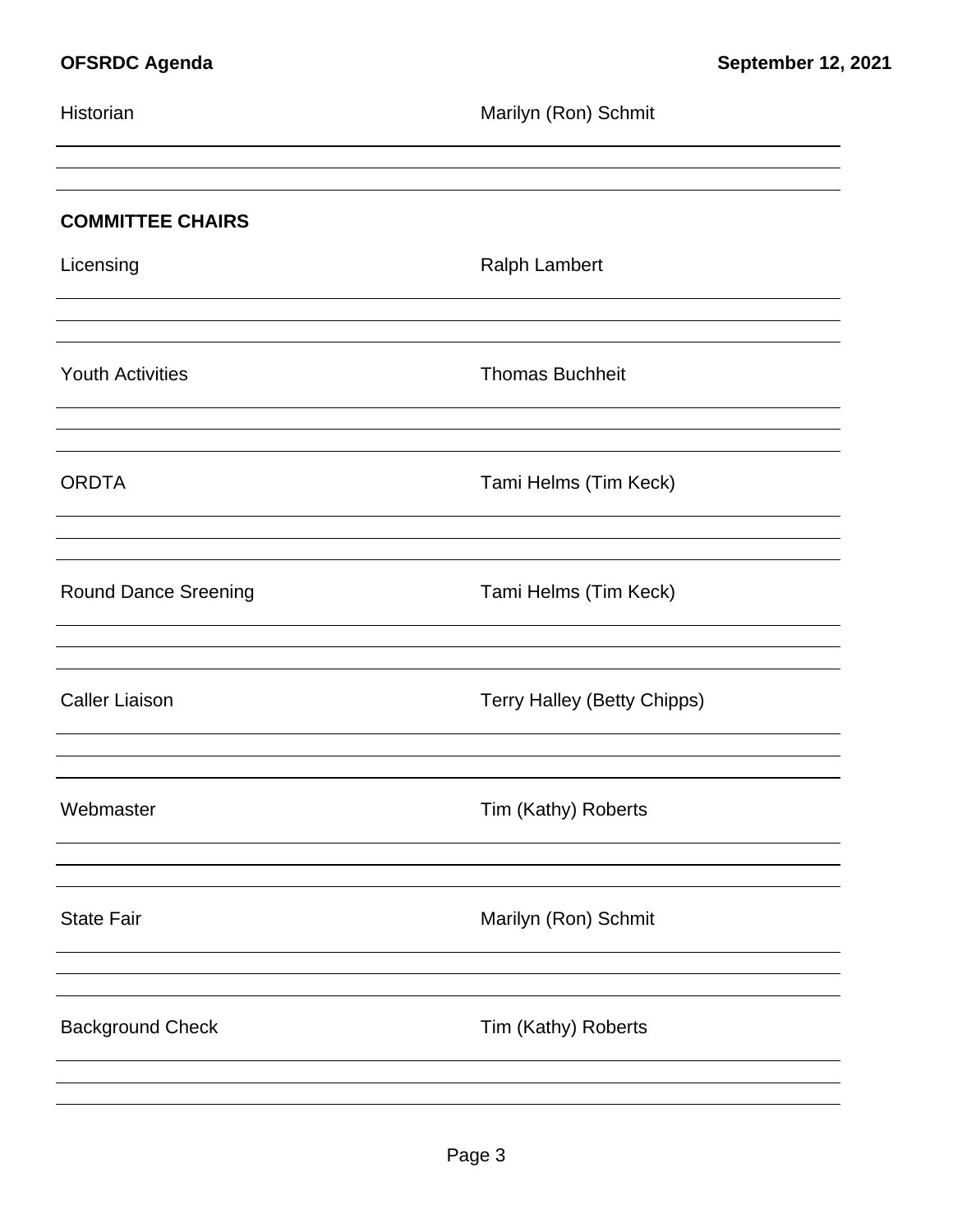## Delegate Meeting **Delegate Meeting Julia Buchheit**

**OLD BUSINESS**

# A. Motion (tabled) to have online voting B. **RECESS Installation Of New Officers NEW BUSINESS** A. Motion to approve 2021-22 budget B. Motion (Marilyn Schmit) to donate to USDA scholarship program C. **DELEGATES** Blue Mountains Council **David (Sally)** Stutzman Central Oregon Council **CENTER SERVICE CONTROL** Joyce Welton

Page 4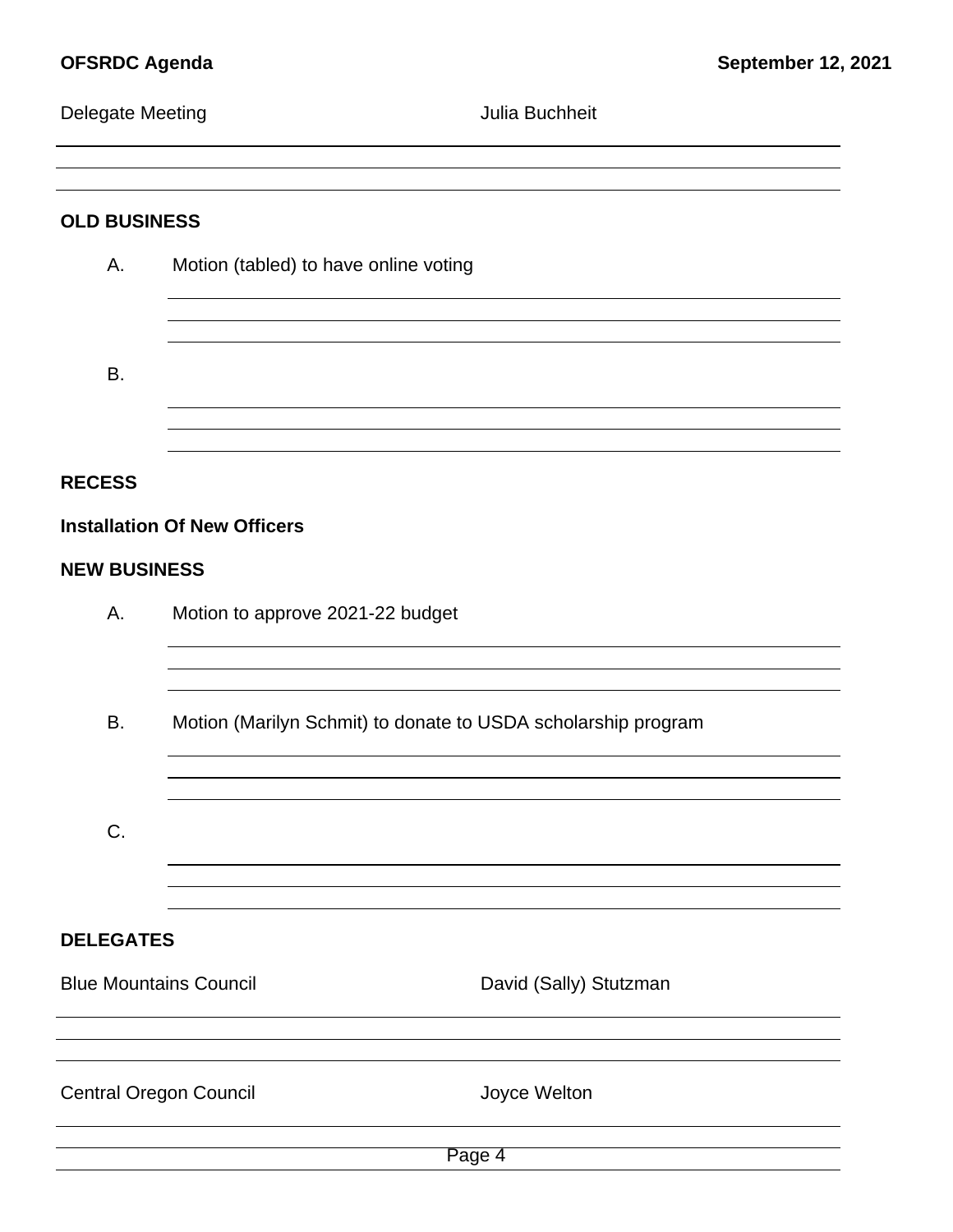| <b>Emerald Empire Council</b>      | Zola (Ray) Jones       |
|------------------------------------|------------------------|
| Interstate Highlanders             | Cece (Sarge) Glidewell |
| Mid-Willamette Area                | Julia Buchheit         |
| <b>Portland Area Council</b>       | <b>Betty Chipps</b>    |
| Rogue-Sis-Q Council                | <b>Blake Smith</b>     |
| <b>South Coast Council</b>         | Dave (Patty) Cooper    |
| <b>Tualatin Valley Council</b>     | Josie Rosenbury        |
| Umpqua Area Council                | <b>Gabriel Smith</b>   |
| <b>ACTIVE GOODWILL AMBASSADORS</b> |                        |
| Roger & Linda Putzler              |                        |